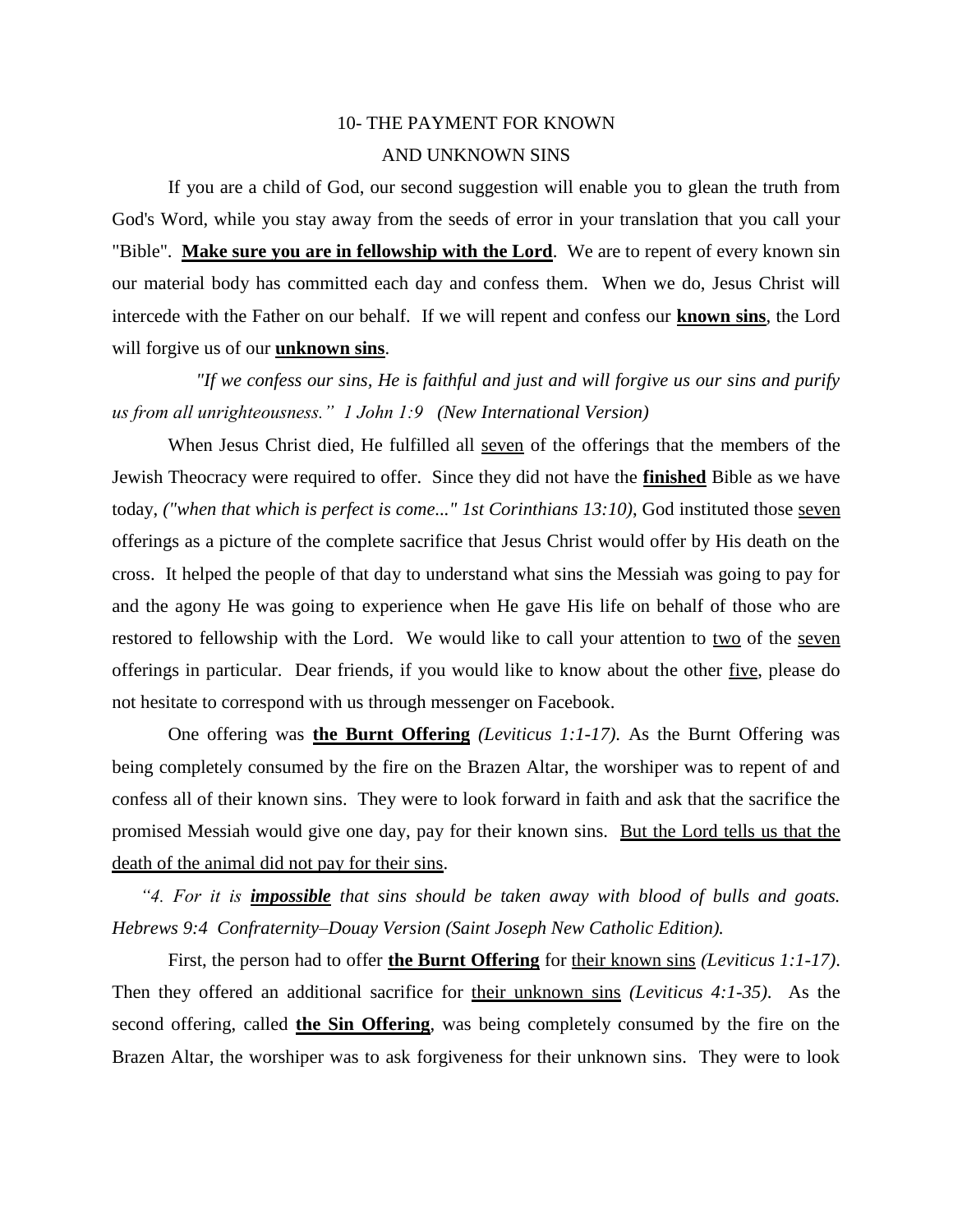forward again in faith and ask that the sacrifice the promised Messiah would give one day, pay for their unknown sins as well as their known sins.

*" <sup>27</sup>If anyone of the common people sins unintentionally by doing something against any of the commandments of the LORD in anything which ought not to be done, and is guilty, <sup>28</sup>or if his sin which he has committed comes to his knowledge, then he shall bring as his offering, a kid of the goats, a female without blemish, for his sin which he has committed." (Leviticus 4:27-28 New King James Translation)* 

You may ask, **"What difference does it make?** Jesus Christ paid for all my sins by His death on the cross". Yes, that is true, but according to the sacred scriptures, **our material body** is accountable for keeping God's moral laws after our spiritual body is "born again" or restored back to fellowship with the Living God. Therefore, even though we have asked Jesus Christ to pay the sin debt we owe God, our material body will still be punished for every unrepented sin our material body commits on this earth after salvation. Please remember that it is our spiritual body that is **adopted** into the Family of God at the moment of salvation. Our material body is not changed one little bit. If we like banana pudding before our spiritual body is "born again", we are going to like banana pudding after our spiritual body is "born again". That is the reason our material body is not going to get out of this world alive.

*" 6. For whom the Lord loves, He chastises; and He scourges every son whom He receives.' 7. Continue under discipline. God deals with you as with sons; for what son is there whom his father does not correct? 8. But if you are without discipline, in which all have a share, then are you illegitimate children and not sons." Hebrews 12:6-8 Confraternity–Douay Version (Saint Joseph New Catholic Edition)* 

If we have not asked Jesus Christ to pay the sin debt we owe God, we will have to pay our sin debt for eternity in a place Jesus Christ called **γέεννα** (pronounced in English "gheh'-ennah"-the Lake of Fire).

*" <sup>23</sup>For the wages of sin is death, but the gift of God is eternal life in Christ Jesus our Lord. Romans 6:23 (New American Bible-United States Conference of Catholic Bishops)* 

*" <sup>11</sup>And I saw a great white throne, and him that sat on it, from whose face the earth and the heaven fled away; and there was found no place for them.* <sup>12</sup>*And I saw the dead, small and great, stand before God; and the books were opened: and another book was opened, which is*